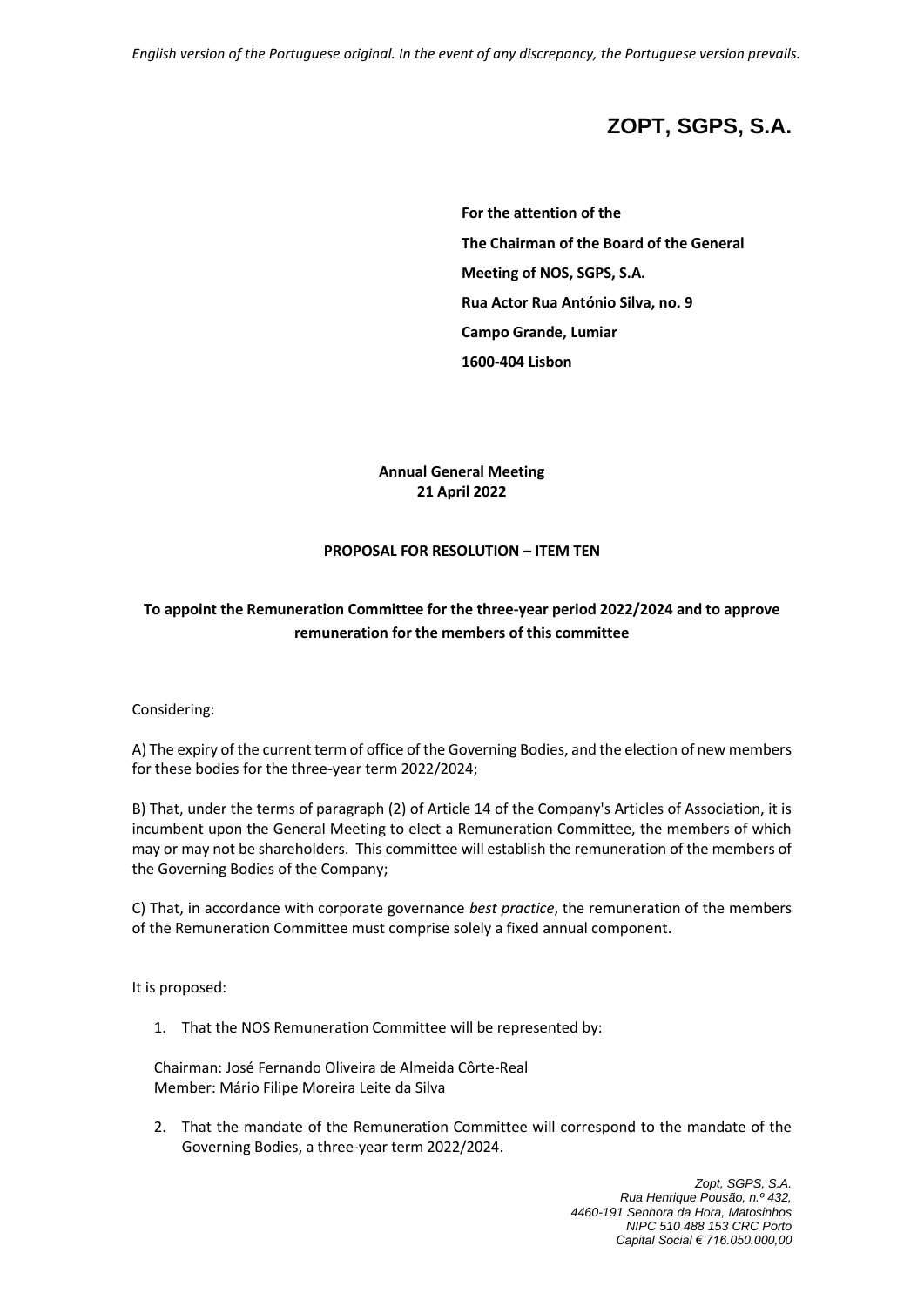# **ZOPT, SGPS, S.A.**

- 3. Delegate to the Remuneration Committee the definition and approval of the respective operating regulations.
- 4. That the two members of this committee are remunerated as follows:
	- a) The annual (gross) remuneration of the Chairman of the Remuneration Committee will be 15 thousand euros;
	- b) The annual (gross) remuneration of the Member will be 15 thousand euros.

Matosinhos, 31 March 2022

By ZOPT – SGPS, S.A.,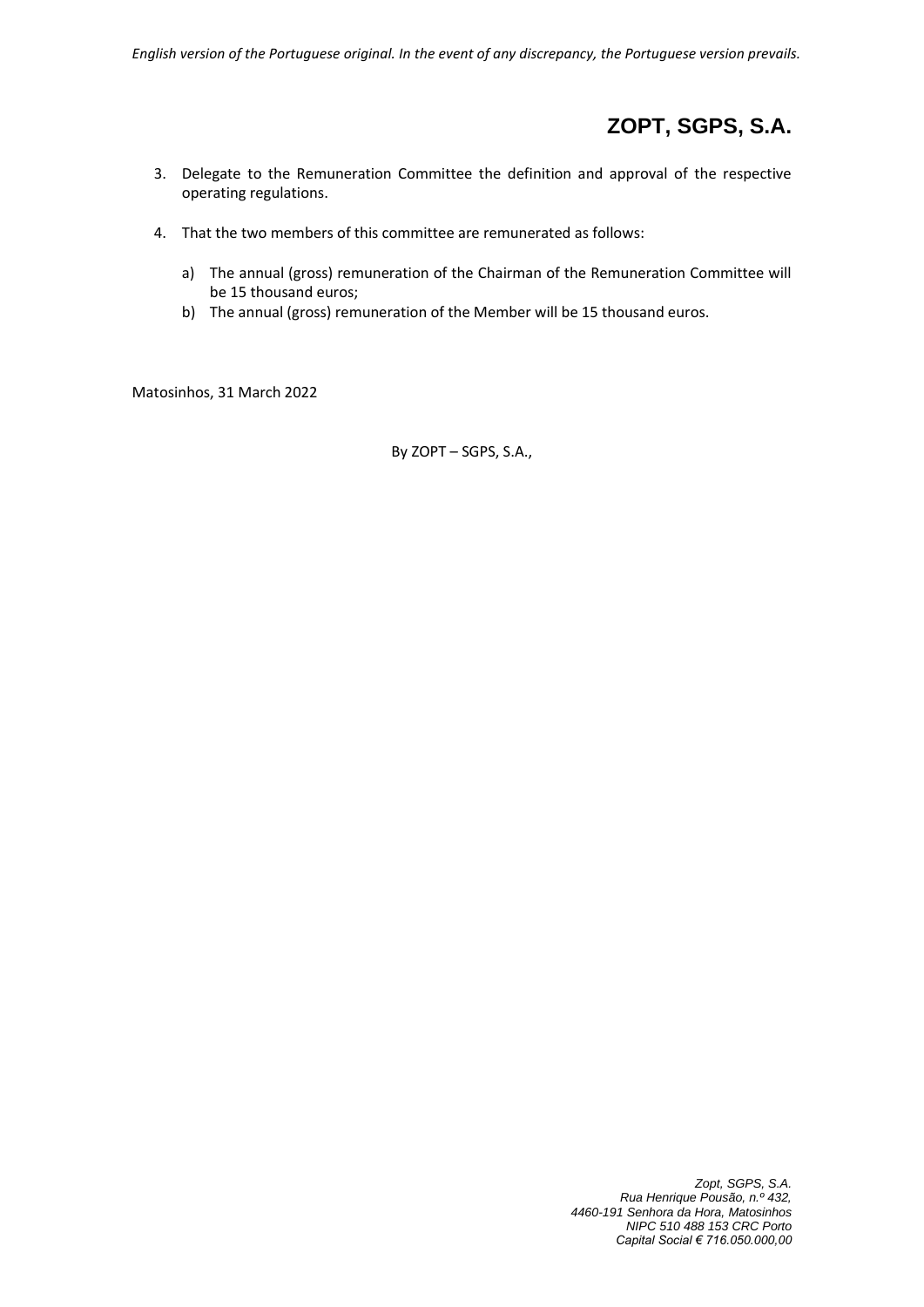**PROPOSAL ITEM 10**

**ANNEX**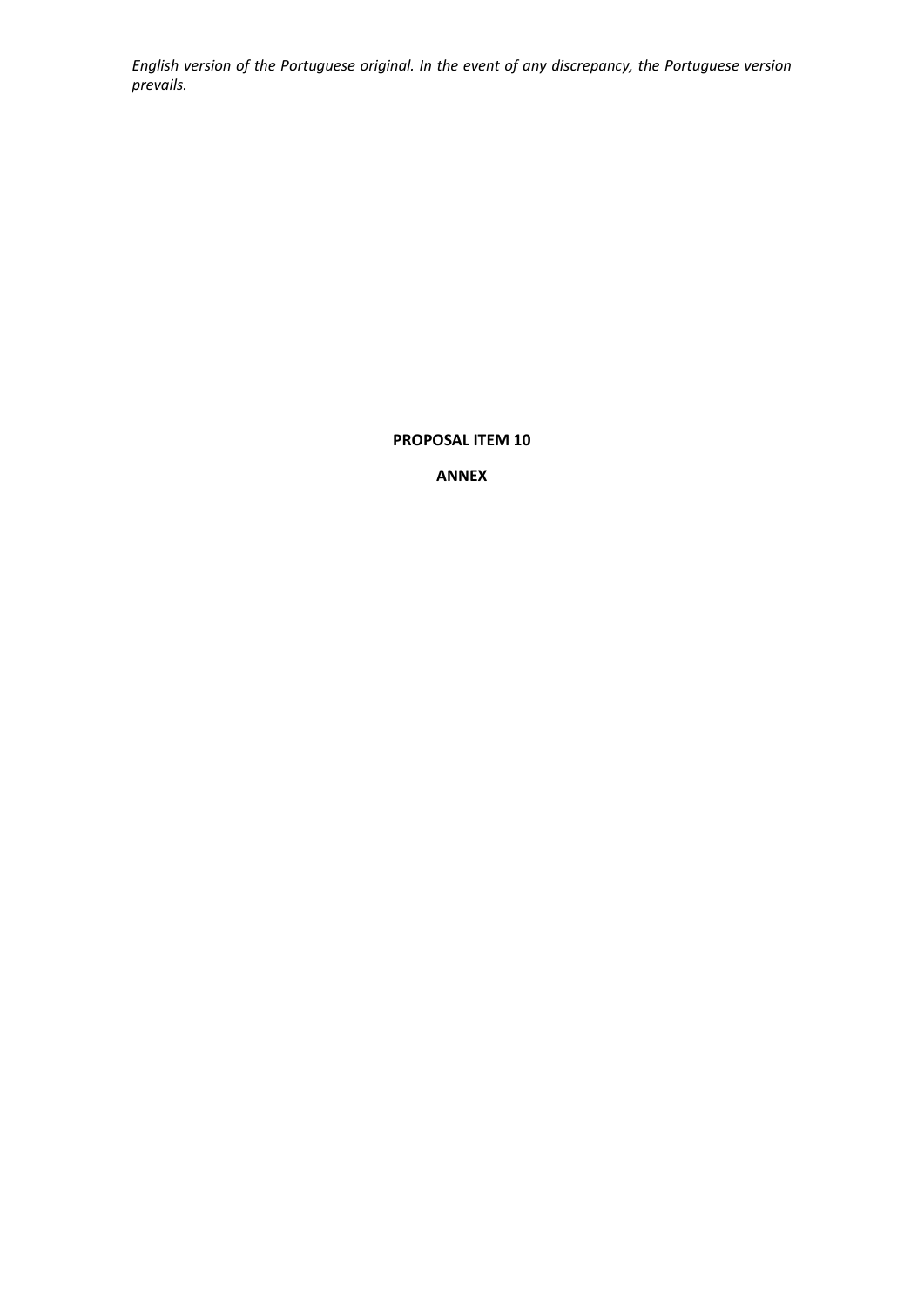| José Fernando Oliveira de Almeida Côrte-Real |                                                                                                           |  |  |
|----------------------------------------------|-----------------------------------------------------------------------------------------------------------|--|--|
| Date of Birth                                |                                                                                                           |  |  |
| 16/05/1954                                   |                                                                                                           |  |  |
| <b>Academic Curriculum</b>                   |                                                                                                           |  |  |
| 1976-1981                                    | Degree in Psychology and Communication Sciences                                                           |  |  |
| 1996                                         | PADE - Programme for Senior Management                                                                    |  |  |
| <b>Professional experience</b>               |                                                                                                           |  |  |
| 1981-1988                                    | Director of Personnel - ED. Ferreirinha & Irmão, Motores e Máquinas EFI Feruni -<br>Sociedade de Fundição |  |  |
| 1988-1990                                    | Human Resources Director - Modis, Distribuição Centralizada                                               |  |  |
| 1990-1993                                    | Human Resources Manager - Modelo Continente Hipermercados, SGPS, S.A                                      |  |  |
| 1993-2001                                    | Human Resources Director - Sonae Distribuição, SGPS, S.A                                                  |  |  |
| 2001-2015                                    | Executive Director - Sonae MC / Sonae SR                                                                  |  |  |
| 2013-2019                                    | Chairman of the Human Resources Advisory Group - Sonae, SGPS, S.A                                         |  |  |
| 2015-2019                                    | Chief Human Resources Officer (CHRO) Sonae SGPS, S.A                                                      |  |  |

### **Positions held in other companies**

HR Consultant Director of the Fundação Belmiro de Azevedo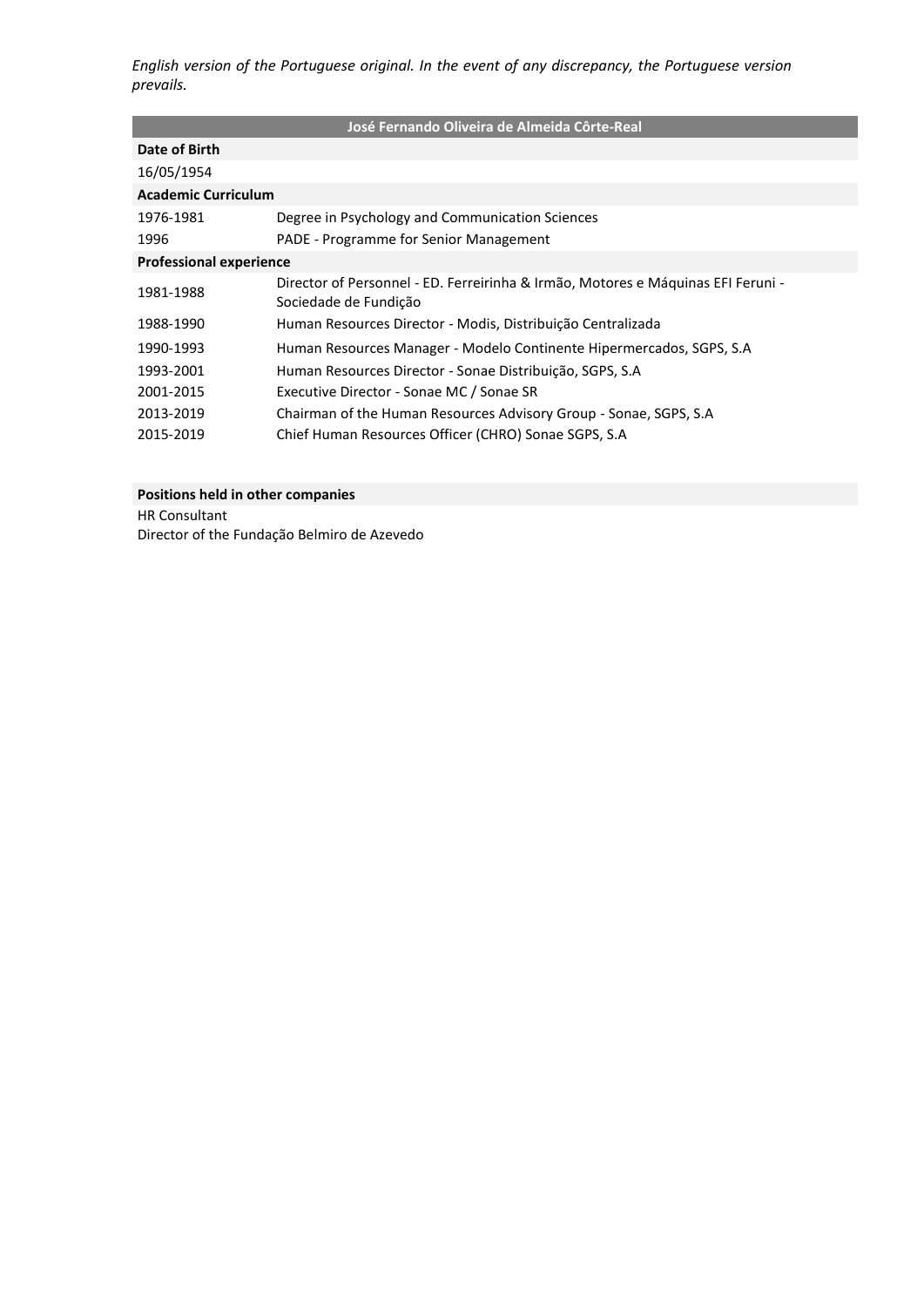| Mário Filipe Moreira Leite da Silva |                                                                                                                                                                                |  |  |
|-------------------------------------|--------------------------------------------------------------------------------------------------------------------------------------------------------------------------------|--|--|
| Date of Birth                       |                                                                                                                                                                                |  |  |
| 16/11/1972                          |                                                                                                                                                                                |  |  |
| <b>Academic Curriculum</b>          |                                                                                                                                                                                |  |  |
|                                     | Degree in Management from Universidade do Porto, Faculty of Economics                                                                                                          |  |  |
|                                     | Postgraduate Diploma in Tax Law - University of Coimbra                                                                                                                        |  |  |
|                                     | MBA - Porto Business School                                                                                                                                                    |  |  |
| <b>Professional experience</b>      |                                                                                                                                                                                |  |  |
| 1995-1996                           | Analyst in the Credit Risk Analysis and Control Department of BNC - Banco Nacional de<br>Crédito                                                                               |  |  |
| 1996-1999                           | Team Manager in the Audit Department - PricewaterhouseCoopers.                                                                                                                 |  |  |
| 1997-2001                           | Lecturer of the disciplines of Analytic Accounting and Management Control in the Business<br>Development course of the Catholic University of Portugal - Braga Regional Centre |  |  |
| 1999-2001                           | Financial Director - Grundig Auto Rádios Portugal                                                                                                                              |  |  |
| 2002-2006                           | Administrative and Financial Director - Grupo Amorim                                                                                                                           |  |  |
| 2006-2020                           | Chair of the Board of Directors - Santoro Financial Holding, SGPS, S.A.                                                                                                        |  |  |
| 2006-2020                           | Chair of the Board of Directors - Fidequity – Serviços de Gestão, S.A                                                                                                          |  |  |
| 2009-2020                           | Member of the Board of Directors - NOS, SGPS, S.A.                                                                                                                             |  |  |
| 2009-2021                           | Member of the Board of Directors - Kento Holding Limited                                                                                                                       |  |  |
| 2011-2017                           | Member of the Audit and Internal Control Committee - Banco BPI, S.A                                                                                                            |  |  |
| 2013-2017                           | Member of the Board of Directors - Banco BPI, S.A.                                                                                                                             |  |  |
| 2013-2020                           | Lecturer - Executive MBA at Porto Business School                                                                                                                              |  |  |
| 2015-2020                           | Chair of the Board of Directors - Efacec Power Solutions, SGPS, S.A.                                                                                                           |  |  |
| 2017-2020                           | Chair of the Board of Directors - BFA - Banco Fomento Angola                                                                                                                   |  |  |

### **Positions held in other companies**

Member of the Board of Directors - ZOPT SGPS, S.A. Manager of PTCG - Consultoria de Gestão, Lda.